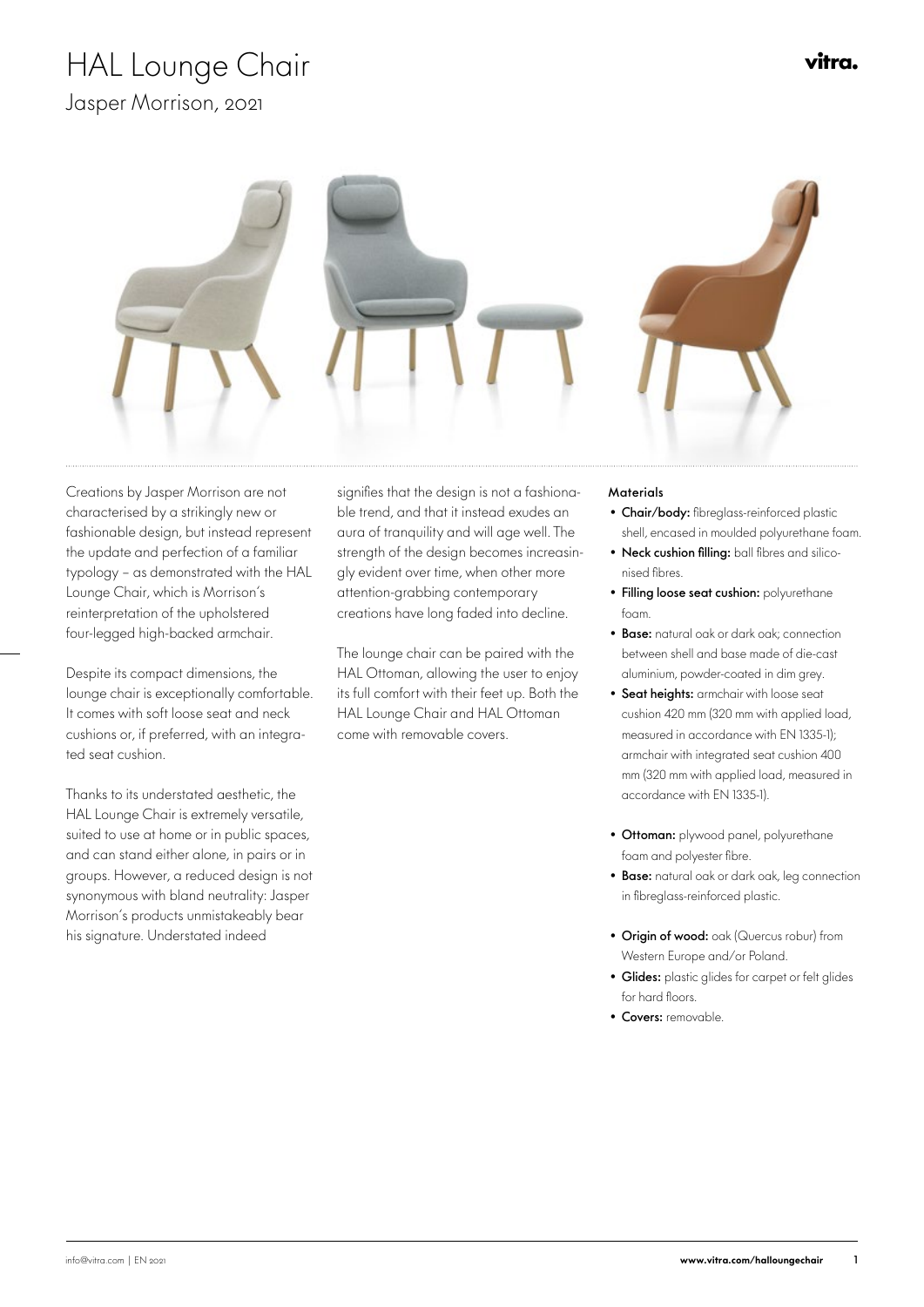#### DIMENSIONS (in accordance with EN 1335-1 (2000))

#### vitra.



HAL Lounge Chair integrated cushion

HAL Lounge Chair with loose cushion



HAL Lounge Chair Ottoman

#### COLOURS AND MATERIALS



Base HAL Lounge Chair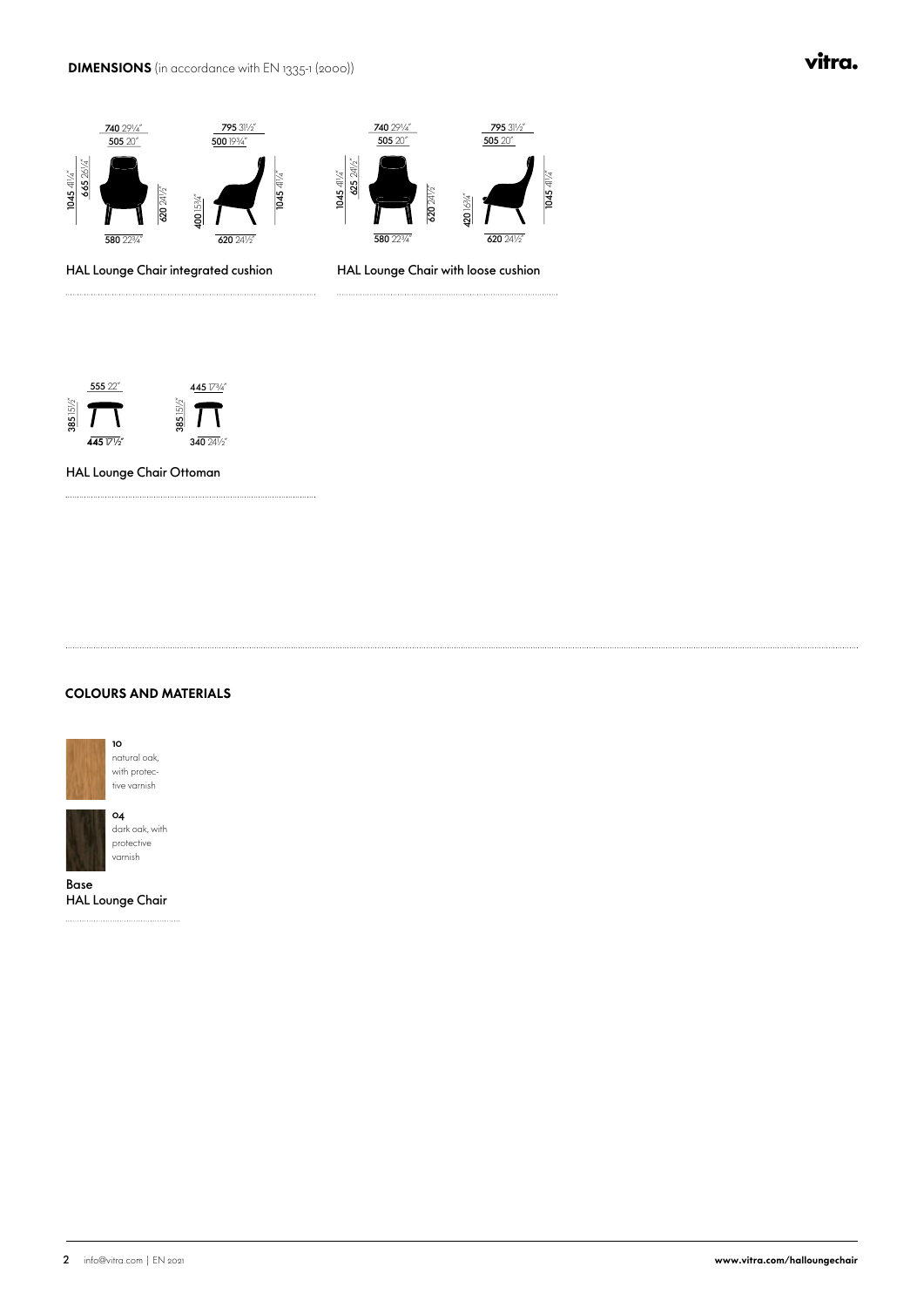#### COVER FABRICS

### Cosy 2 Home/Office, F80



 Cosy 2 is a high-quality milled woollen cloth with a warm character. The lively melange yarn emphasises the fabric's natural colours – from delicate shades to vibrant hues – and gains added elegance with colour-coordinated stitching. The fabric offers thermal comfort and excellent durability, making it suited for upholstered furniture in office settings as well as residential applications.

| Material                       | 20% polyamide,                                 |
|--------------------------------|------------------------------------------------|
|                                | 80% new wool                                   |
| Weight                         | 590 g/m <sup>2</sup> (17.4 oz/y <sup>2</sup> ) |
| Width                          | $154$ cm $+/- 2$ cm (60")                      |
| Abrasion resistance            | 50,000 Martindale                              |
| Fastness to light              | Type 6                                         |
| Pilling<br>Fastness to rubbing | Grade 4-5<br>Grade 4-5 dry and                 |

wet

vitra.



Cosy 2 is available in 15 colours.



### Credo Home/Office, F120



 Credo is a durable woollen fabric made of premium worsted yarn with a pleasant feel. The two- and three-tone colours give this fabric a characteristic structure and vibrant appearance. Credo allows for an effective exchange of heat to ensure comfortable thermal conditions for the sitter. The fabric can also be used in office environments.

Credo is available in 22 colours.

| Material<br>Weight<br>Width<br>Abrasion resistance | 5% polyamide,<br>95% new wool<br>640 $g/m^2$ (18.9 oz/y <sup>2</sup> )<br>$145$ cm $+/-$ 2 cm (57")<br>100.000 Martindale |
|----------------------------------------------------|---------------------------------------------------------------------------------------------------------------------------|
| Fastness to light                                  | Type 6                                                                                                                    |
| Pilling<br>Fastness to rubbing                     | Grade 4-5<br>Grade 4-5 dry<br>and wet                                                                                     |
| 16<br>red chilli                                   |                                                                                                                           |

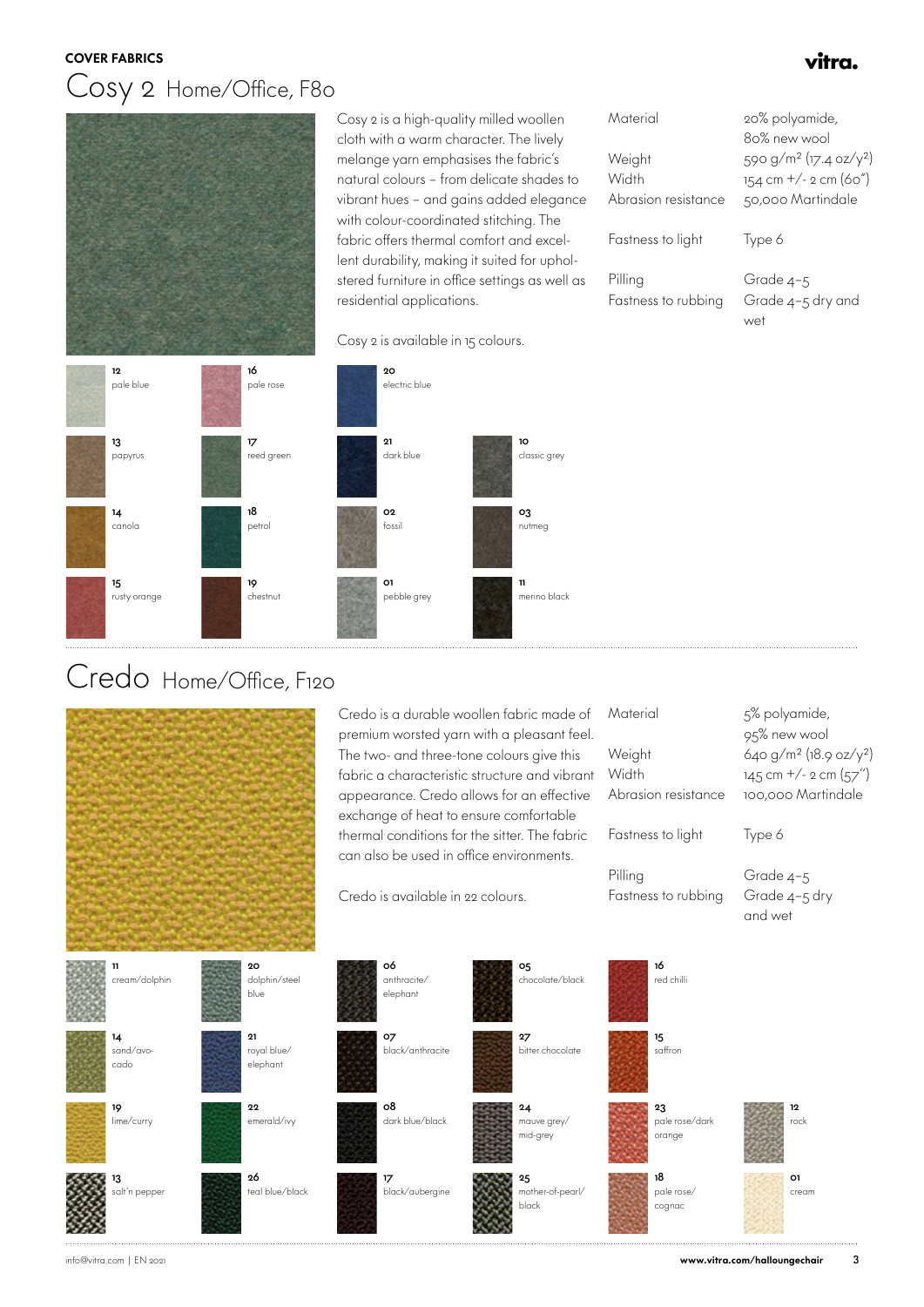### vitra.

### Dumet Home, F80



### Volo Home/Office, F60



 56 -<br>teal blue

 51 ice blue

 10 indigo

 11 night blue Volo is a finely structured wool blend with a refined weave that gives it an elegant appearance. This expressive textile shows strong solid colours to full advantage while simultaneously offering pleasant tactile qualities. With its soft look and appealing texture, Volo is a perfect fit for home interiors, but it is also well suited for use in the contract sector.

Volo is available in 17 colours.



**Material** 

| 85% new wool                          |
|---------------------------------------|
| 435 $g/m^2$ (12.8 oz/y <sup>2</sup> ) |
| $145$ cm $+/-$ 3 cm $(57'')$          |
| 100,000 Martin-                       |
| dale                                  |
| Type 6                                |
| Grade 4-5                             |
| Grade 4-5 dry                         |
| and wet                               |
|                                       |

15% polyamide,



 04 lemon

4 info@vitra.com | EN 2021 www.vitra.com/halloungechair